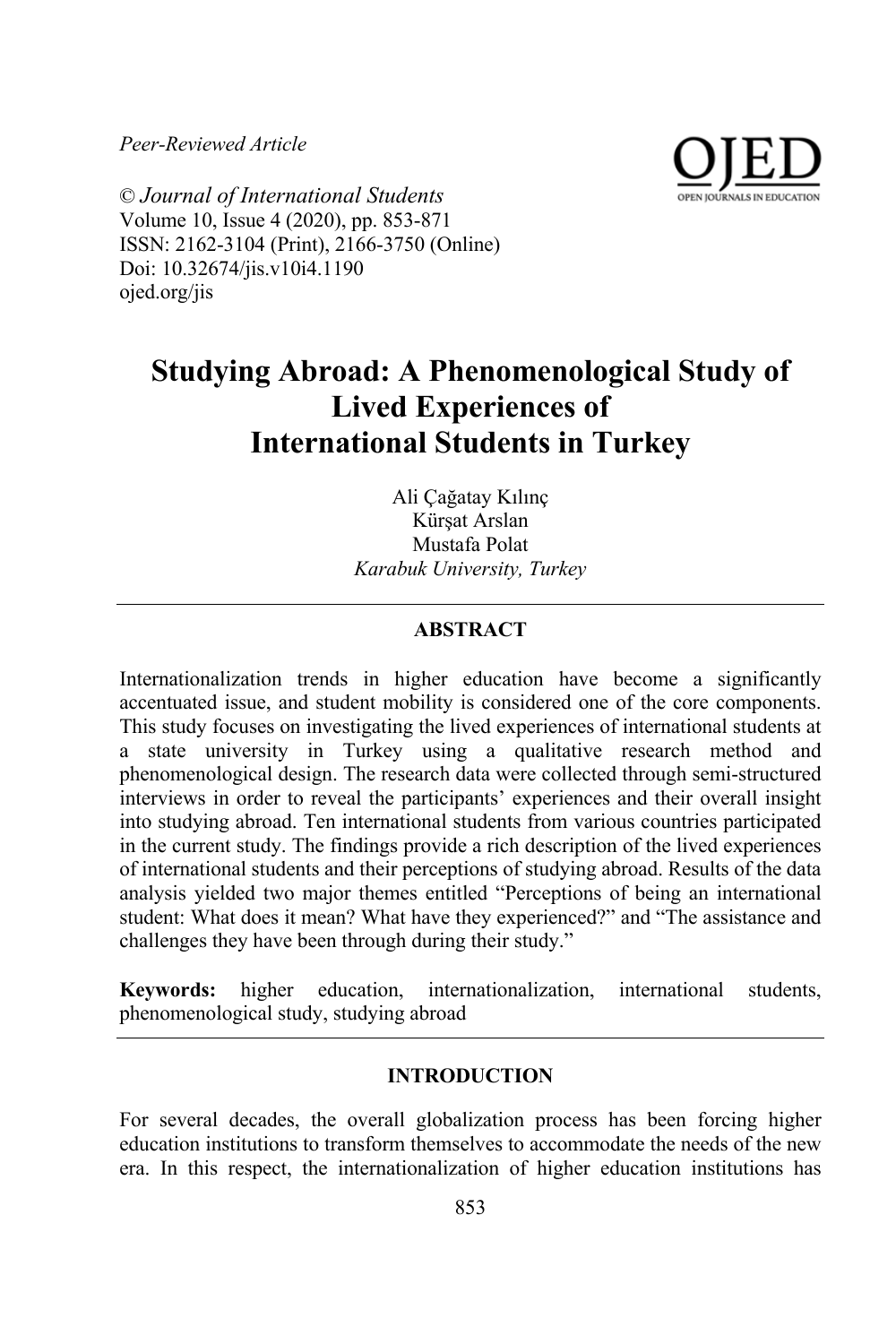become a significantly accentuated issue within the context of higher education literature (Altbach & Knight, 2007; Childress, 2009; Morosini et al., 2017). Internationalization of higher education, considered as a multidimensional term, is defined by Arum and Van de Water (1992) as several activities, programs, and services that include international studies, international educational exchange, and technical cooperation. A process-oriented definition, which focuses on a different aspect of the term, proposed by Knight (2008), refers to an integration process of an institution's teaching, research, and service functions into international and intercultural dimensions. There are several ways to support internationalization in higher education institutions, including facilitating activities such as studying abroad, encouraging cross-border student and staff mobility, adopting international curriculum, setting up new branch campuses, making international agreements, and building networks at the institutional level (Knight, 2004; Teichler, 2010).

Among these methods of internationalization, student mobility has a key role in this process because mobility programs offer opportunities to broaden one's horizons and increase one's cross-cultural skills (Marshall, 2014). Mobility programs facilitate the development of necessary skills and experiences that most international organizations expect (Di Pietro, 2014). These exchange programs provide participants opportunities of short- or long-term stay in different countries. However, these programs also bring some negativities, encountered in different fields, especially in economic, sociocultural, and administrative dimensions of education systems of countries (De Wit, 2011). People who attend mobility programs often feel marginalized, isolated, and lonely and face racial tensions (Knight, 2011). In addition, they often experience culture shock, which includes stressful experiences such as adapting in a new environment, seeking for accommodation, struggling with the language and the educational setting of host countries, and experiencing homesickness (Jones & Brown, 2007; Sigalas, 2010). In this regard, it is vital to identify the problem areas encountered in this process to eliminate the negative experiences in the internationalization of higher education and to develop future education policies (Knight, 2012).

## **Student Mobility in Turkey**

Turkey strongly supports student mobility among neighboring countries, resulting from bilateral agreements with Turkic republics such as Azerbaijan, Turkmenistan, Kyrgyzstan, Kazakhstan, Uzbekistan, and Turkish Republic of Northern Cyprus where the majority speaks a Turkic language and are a neighboring country. Turkey welcomes a great number of international students especially from countries such as Iraq and Syria where inner turmoil and civil war have been ongoing for almost a decade. According to the research done by the European Association for International Students and Study Portals (2017), Turkey offers the largest number of English medium undergraduate programs, with 545 across the country. Plus, Turkey is considered at the top in the list of countries with respect to affordability for international students (StudyEU, 2017).

Among all student exchange programs, European Action Scheme for the Mobility of University Students, which is a part of Erasmus Plus (Erasmus+)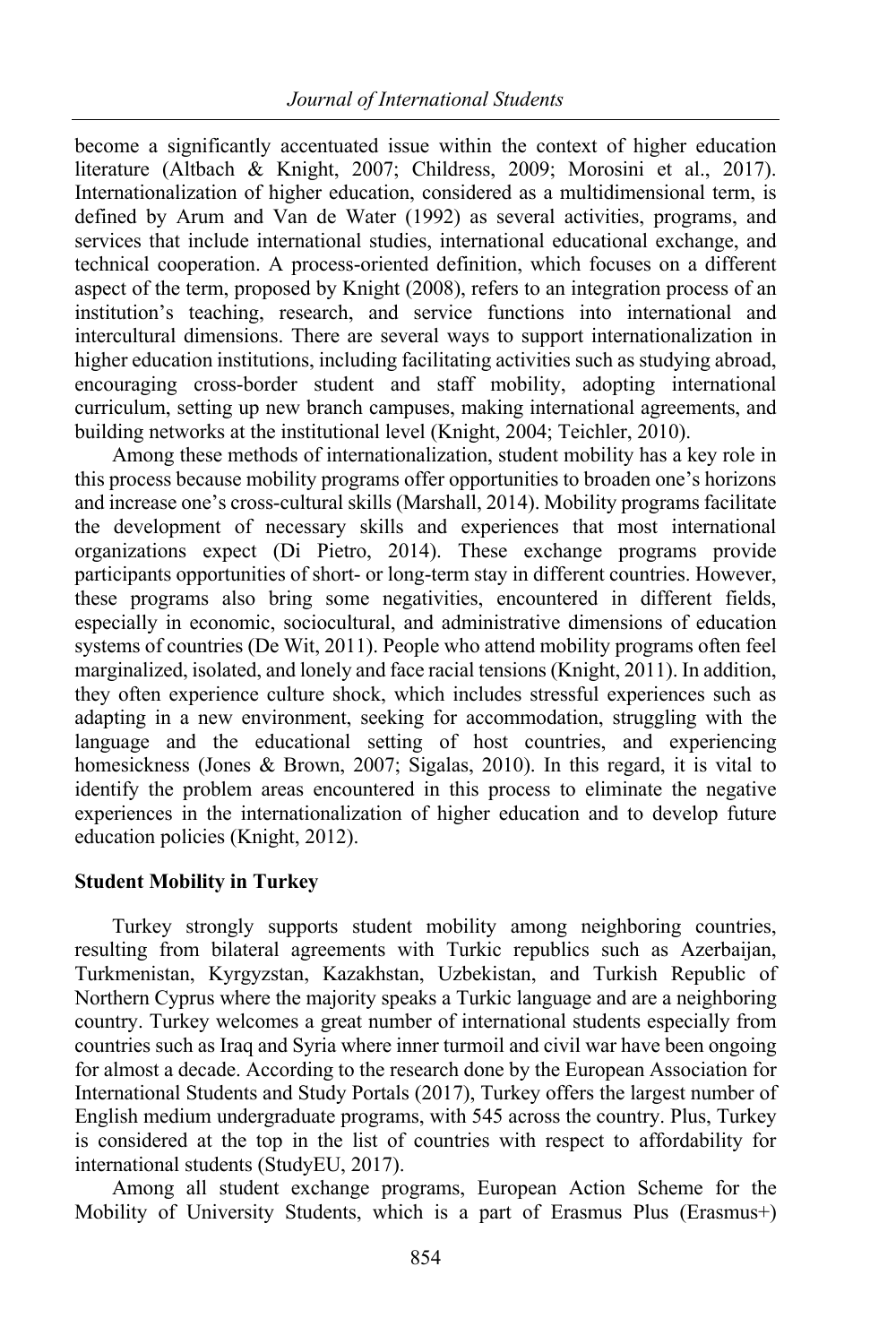exchange program, is one of the most popular, successful, and common ways of student mobility all over the world (European Commission, 2015; Ferencz, 2011). Taking the importance of the program into consideration in terms of cross-border mobility activities, as the biggest and most efficient mobility program, Erasmus+ constitutes the largest dimension of the internationalization process of higher education institutions in Europe.

Erasmus+ is one of the popular methods of student mobility in Turkey. Much of the literature on student mobility in Turkey focuses on participants in the Erasmus+ program. The studies have found that students encountered several problems before and during the mobility such as the late arrival of documents from the host universities, the lack of sufficient foreign language competence (Yucelsin Tas, 2013), limited opportunities for accommodation and transportation, and other cultural and economic barriers (Çepni et al., 2018). Research has revealed that despite the various problems, mobility students have benefited much from Erasmus process by improving mostly their lingual and cultural skills (Aslan & Jacobs, 2014; Çepni et al., 2018). Local scholars have also placed a specific emphasis on instructional dimension of the process and evidenced that Turkish instructors are often challenged in improving writing and reading skills of mobility students.

In addition to Erasmus+, Turkey offers additional student mobility opportunities. First of them is the Mevlana Exchange Program, which targets the exchange of higher education students and academics between the Turkish higher education institutions and higher education institutions of other countries. It's quite different from Erasmus+ and other exchange programs in the world because Mevlana includes not only some specific countries or regions but also almost all higher education institutions in the world (Council of Higher Education [CHE], 2019). Türkiye Scholarships, which is another method of student mobility in Turkey, aim to attract distinguished students from international countries by providing a full-time degree and short-term programs at outstanding Turkish universities. (Türkiye Scholarships, 2019). Moreover, with the regulation of 42457 dated July 16, 2014, the Turkish Council of Higher Education allows higher education institutions to make bilateral agreements with the international institutions in terms of student mobility (CHE, 2014).

The current study mainly focuses on examining the lived experiences of international students at a Turkish university that hosts one of the largest number of international students  $(N = 7,450)$  using a qualitative research method and phenomenological design. The study is guided by two research questions: *How do international students perceive studying abroad in Turkey?* and *What do international students experience during their study?* The findings from the study will offer data for both decision and policy-makers in terms of detecting the potential challenges, understanding student perceptions of studying abroad, providing better conditions for international students, and facilitating their adaptation to social and academic life in Turkey.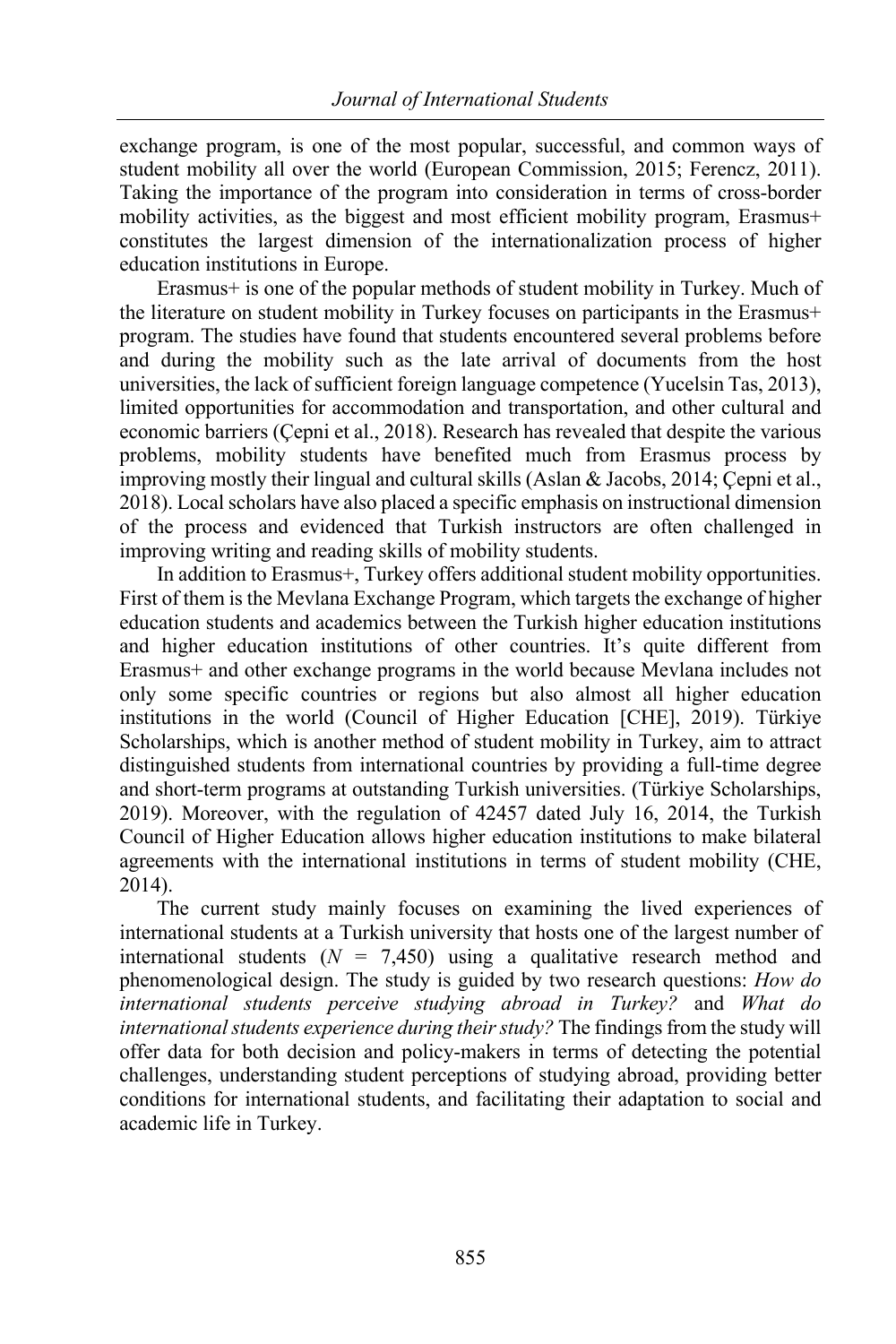#### **METHOD**

This study was designed within the perspective of a phenomenological study based on qualitative research design. A phenomenological study identifies the meaning of the lived experience of individuals related to a particular phenomenon and then builds a compound description of the phenomenon (Creswell, 2013). It also pursues responses to research questions in a descriptive aspect through interviews or observation of those closest to the phenomenon (Davison, 2013). Correspondingly, the study focuses on the experiences of international students within the context of studying in a Turkish higher education institution based on their opinions about being a student in a foreign country, various experiences gained during their study and the contribution of those to their life, problems encountered both at school and in their social lives, possible solutions they have come up with for addressing issues, and in general, their insight on studying abroad.

### **Study Group**

We used criterion and maximum variation sampling techniques under the purposeful sampling method to identify potential participants (Creswell, 2013). As a criterion, only international students who had spent at least 6 months in a Turkish higher education institution located in the north of Turkey were included. We thought that including a variety of participants from different origins could lead us to deeper and comprehensive aspects of the phenomenon. Therefore, we contacted International Relations Office of the university to obtain the full list of international students, including some demographics such as age, gender, country, department and duration of the mobility. The list showed that majority of students were studying in School of Foreign Languages at the time of this study. Then, we contacted some of these students, with the help of second and third authors of the present study who were employed as instructors in School of Foreign Languages, asked them to participate in our interview voluntarily. We also payed attention to select the participants across various countries in accordance with the maximum variation sampling strategy. As can be seen in Table 1, 10 international students (four females and six males) from 10 different countries participated in the research.

|                |     |        |            |                  | Duration |
|----------------|-----|--------|------------|------------------|----------|
|                |     |        |            |                  | of the   |
| Participant    | Age | Gender | Country    | Department       | mobility |
| P1             | 19  | F      | Kazakhstan | English Language | 6 mo     |
|                |     |        |            | & Literature     |          |
| P <sub>2</sub> | 26  | F      | India      | <b>Business</b>  | 6 mo     |
|                |     |        |            | Administration   |          |
| P <sub>3</sub> | 22  | М      | Chad       | Mechanical       | 7 mo     |
|                |     |        |            | Engineering      |          |
| P4             | 21  | F      | Malaysia   | Theology         | 6 mo     |

## **Table 1: Participants' Demographics**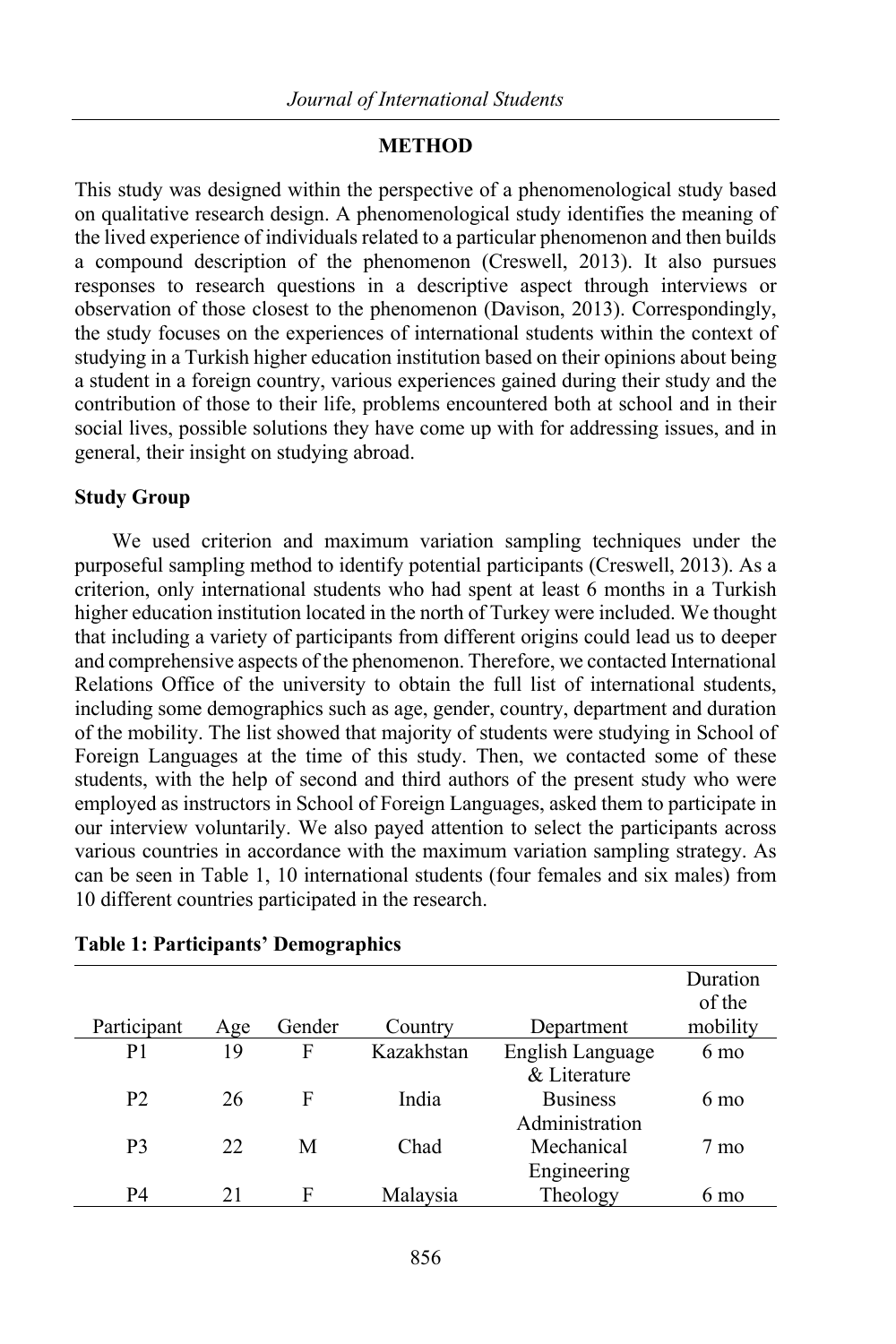|                 |     |        |              |                   | Duration          |
|-----------------|-----|--------|--------------|-------------------|-------------------|
|                 |     |        |              |                   | of the            |
| Participant     | Age | Gender | Country      | Department        | mobility          |
| <b>P5</b>       | 21  | М      | Azerbaijan   | International     | $4 \text{ yr}$    |
|                 |     |        |              | Relations         |                   |
| P <sub>6</sub>  | 24  | F      | Turkmenistan | English Language  | $2 \,\mathrm{yr}$ |
|                 |     |        |              | & Literature      |                   |
| P <sub>7</sub>  | 28  | M      | Pakistan     | Physics           | $6 \text{ mo}$    |
| P <sub>8</sub>  | 20  | M      | Lithuania    | Automotive        | $6 \text{ mo}$    |
|                 |     |        |              | Engineering       |                   |
| P <sub>9</sub>  | 23  | M      | Syria        | Automotive        | $2 \,\mathrm{yr}$ |
|                 |     |        |              | Engineering       |                   |
| P <sub>10</sub> | 22  | M      | Somalia      | <b>Biomedical</b> | 6 mo              |
|                 |     |        |              | Engineering       |                   |

### **Instrumentation**

We collected the research data through a semi-structured interview form with seven questions and several sub-questions mainly about participants' experiences and their overall insight into studying abroad. We asked sub-questions based on the answers of participants in order to reveal their insight and to have in-depth knowledge of the related phenomena (Glesne, 2012). The interview form was composed of two main parts. In the first part of the form, we asked demographic questions about the participants' age, gender, country, study period, and the departments they study in, while in the second part there were seven questions, such as "How do you feel yourself as an undergraduate in a foreign country?" and "What do you think you have learned as an undergraduate from the experiences you gained here?" In the first phase, the form was presented to English language experts, and through their feedback, we made revisions. In order to check its intelligibility, we also presented the form to three international students who did not participate in the study and made further revisions.

### **Data Collection**

The main purpose of a phenomenological interview is to identify the meaning of a phenomenon that several individuals share (Marshall  $& Rosman, 1999$ ). Through a comprehensive dialogue with the participants, we aimed to elicit their accounts and their own sense of reality (Koch, 1995). Based on Creswell's (2013) ethical principles in qualitative research, first, we applied to the Institutional Review Board with an explanatory note about the purpose of the study and participants needed for the research to get an approval. After we received permission to start our study, we recruited participants. Prior to their participation, we informed them about the purpose of the research, and they signed a consent form before the interview process. The interviews, conducted in a confidential and quiet room, with refreshments, took place between November and December 2018. Gray (2004) outlined that planning of the environment is an important consideration toward establishing rapport and gaining the respondent's confidence in the first few seconds of an interview. Each of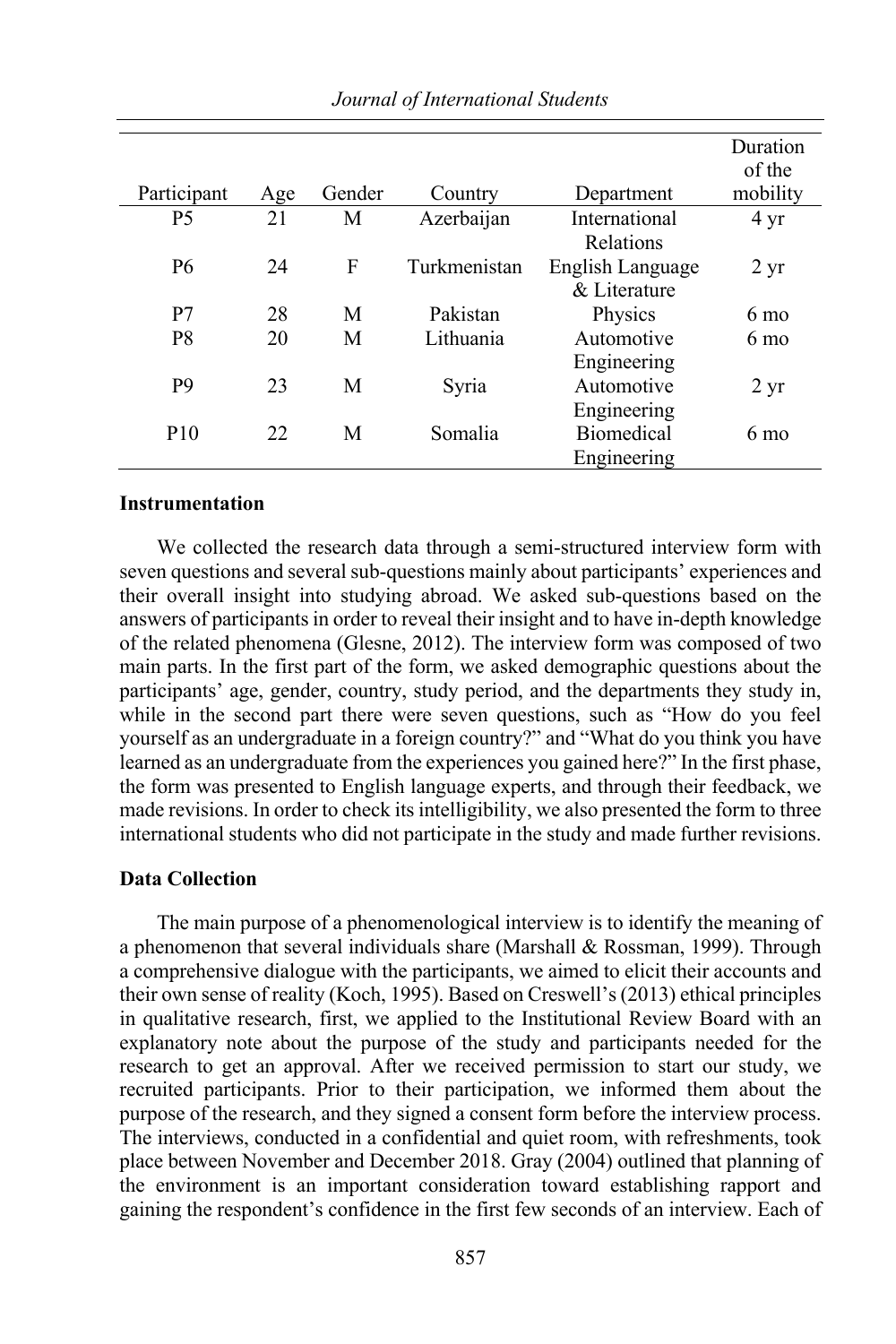the interviews took approximately 30–45 min and were recorded and transcribed after getting permission from each participant.

#### **Data Analysis**

We analyzed the transcribed data for themes using a content analysis technique. In the first phase of the analysis process, we sent the transcribed interview data to the participant for review in order to ensure the credibility of the study. We then analyzed all transcriptions according to Creswell's (2013) qualitative data analysis steps: coding the data, classifying themes, organizing codes and themes, and defining and interpreting findings. First, we read the data through several times to grasp a general sense of information. Next, we categorized and labeled each piece of data with a term. We then identified common aspects from each term to render into a major theme and classified the main themes. Finally, we analyzed all data separately using codes regarding the themes to turn them into a manageable data set.

#### **Credibility, Transferability, and Confirmability**

We used prolonged engagement and member checking to assure credibility in the study. In order to ensure the transferability, we used thick description, criterion, and maximum variation sampling methods in the study. Additionally, we sent the research data with a code list to a professor who studies higher education and has experience in qualitative research. The professor examined the research data in terms of inquiry audit regarding reliability (Lincoln & Guba, 1985). Moreover, as Glaser and Strauss (1967) and Urquhart (2013) highlighted, we went back to data to make certain that saturation was based on the widest possible range of data until no new codes occurred in the data. In the context of confirmability, the intercoder reliability value was calculated as .90 by using Miles and Huberman's (1994) formula [Agreement on data / (Agreement on data + Disagreement on data)  $\times$  100]. Finally, we provided findings with direct quotations from participants coded as P1–P10. Based on these reviews, we found the research data as a whole to be consistent and reliable.

#### **RESULTS**

The findings provide a rich description of the lived experiences of international students regarding their perceptions of studying abroad. Results of the data analysis yielded two major themes entitled "Perceptions of being an international student: What does it mean? What have they experienced?" and "The assistance and challenges they have been through during their study." Several factors affecting both major themes emerged under each.

## **Perceptions of Being an International Student: What Does It Mean? What Have They Experienced?**

In the narrations of the participants, we saw various types of associations between their understanding of being an international student and their personal life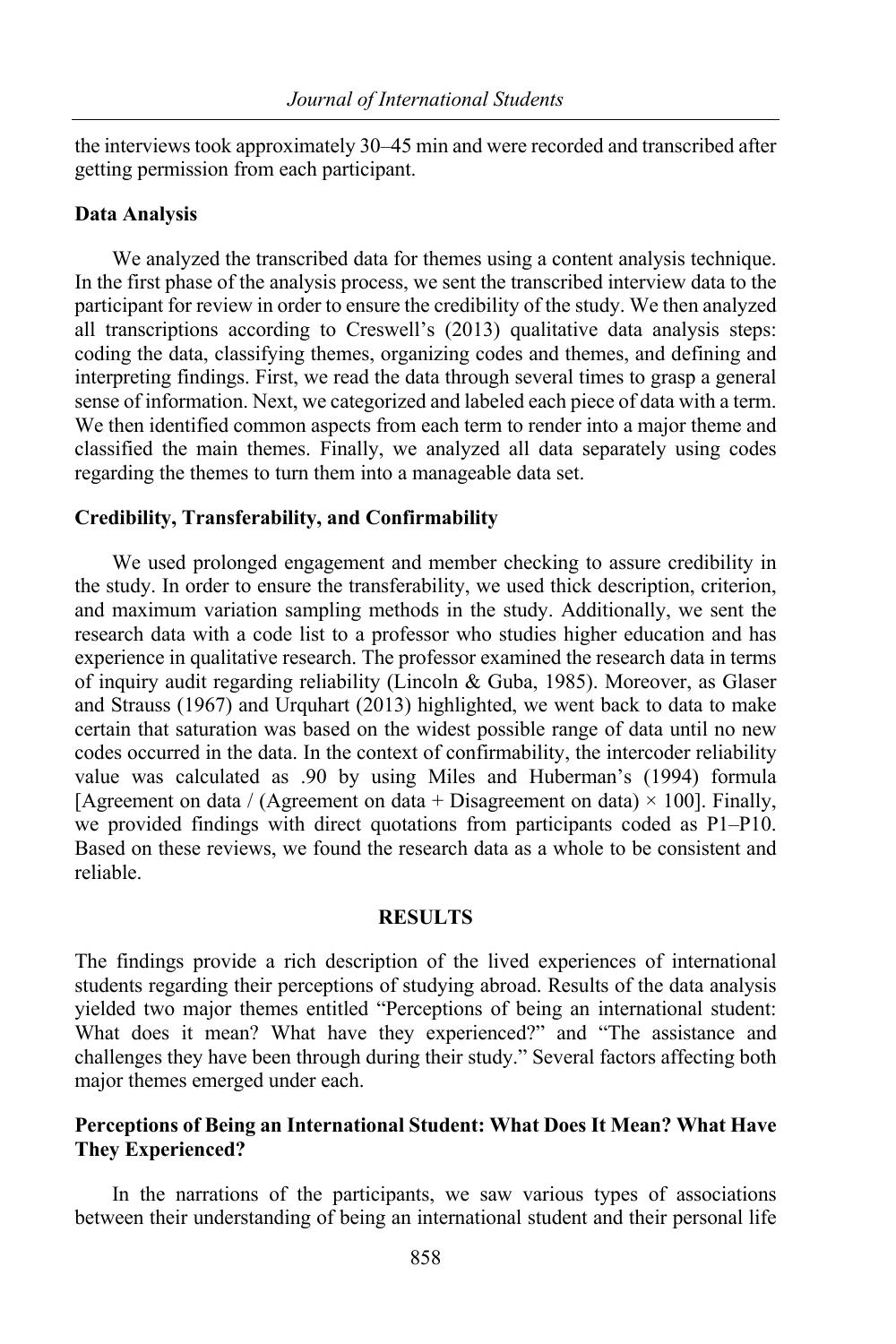experiences. These associations revealed the traces of their perceptions of living in a different country and the factors affecting their perceptions. Therefore, the first theme emerged from the data is participants' common perceptions of being an international student in a different country and their experiences. The first theme led us to consider several factors that had some direct effects on their lived experiences, such as their host country's culture and people, cross-cultural simulation, cultural adaptability, cultural awareness, self-dependence, self-approbation, career opportunities, and the importance of friendship. All these factors multidimensionally shaped students' perceptions and experiences.

Among all the other factors, striking narrations on the host country's culture and people were the outstanding ones. Participants spoke extensively about how they perceived the host country's culture and people. This perception was mostly related to the hospitality of the host country. Hospitality created a positive perception of the host country's culture and people.

From the first day in Turkey, I met only sympathetic and kind people who helped us. People are very kind and always very helpful and hospitable.  $-P7$ 

I found that Turkish people are more than friendly and helpful towards foreigners, which helped a lot during my time here. —P2

Some participants went beyond having a general positive perception of the host country's culture and people by expressing more elaborate feelings about how they thought of the host country.

People here are very friendly, and they treat us as brothers and sisters and that is my true feeling. —P9

I feel like I'm in my own country. —P4

The culture here is so great and people are very respectful. I don't feel like a foreigner here. I am a Black person from Africa, but people here are mostly White, they don't make us feel uncomfortable, they love us, and I even feel advantageous because of my skin color here. —P4

We observed that cross-cultural simulation was another emerging factor explicitly highlighted by some participants, especially those from Turkic and Islamic countries. They pointed out that they came across a lot of similarities between their home country and the host country's culture.

Since my religion is almost the same as the one here, I haven't faced any kind of issues related to religion, so I haven't felt any pressure. —P6

Turkey is like a native country for me, like holidays, religion and I feel at home. —P1

I could see there is almost nothing different between my country and Turkey in terms of many things. —P5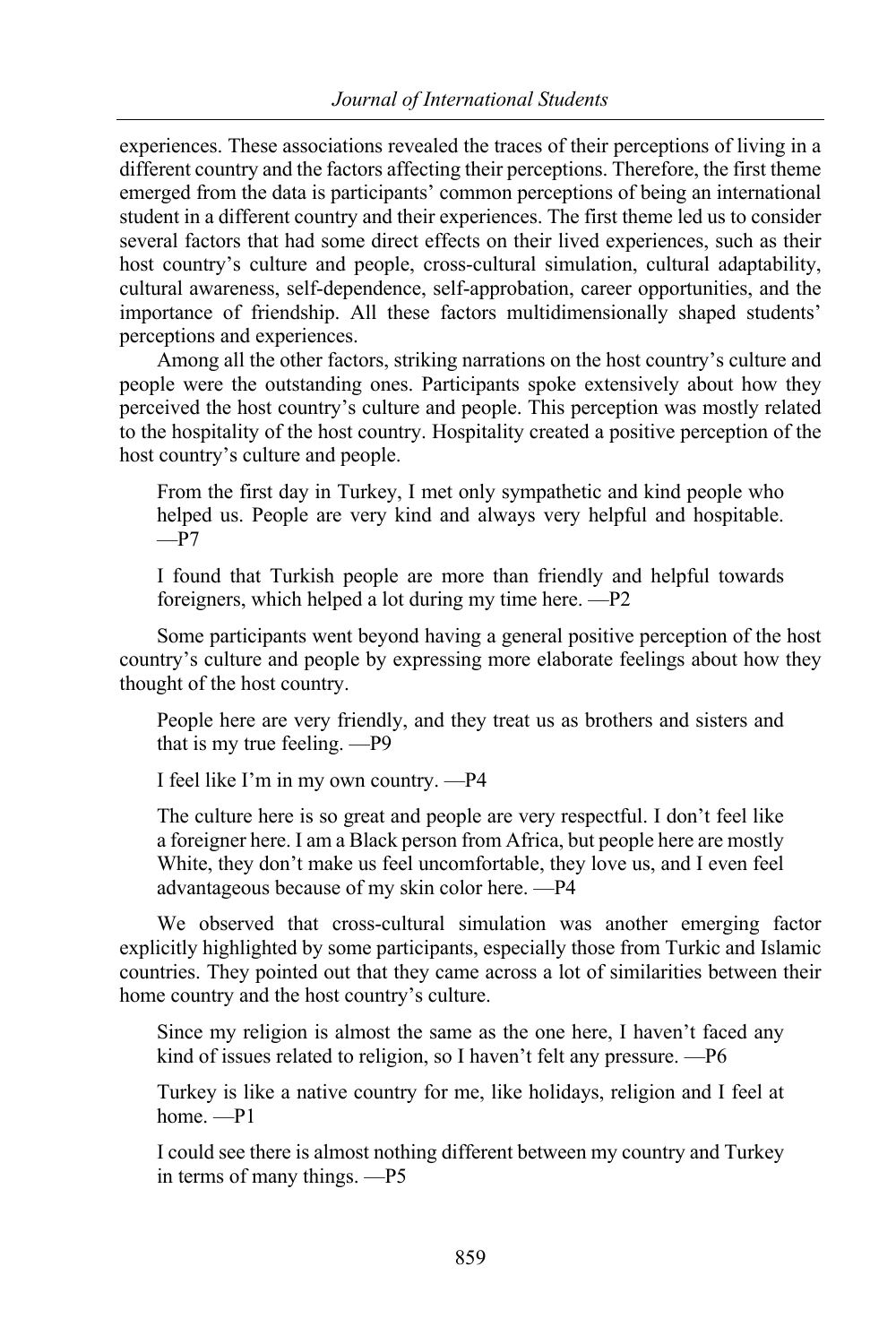Hence, it is possible to say that these similarities between their own culture and the host country's had a positive impact on their easy adaptation to a new culture. In this sense, these similarities directly affected their perception of being an international student.

In the narrations of participants, cultural adaptability was also a strikingly mentioned factor directly affecting what international students experienced during their stay.

It is exciting to study in a foreign country but at the same time, you need to learn about how things work, the local people, safety etc. Learned how to adapt to a place where you have nil understanding of the local language, so I know I could improve my adaptability skills to a new environment. —P2

Adapting to a new culture was surprisingly not an issue for most of the participants. Several ones mentioned a desire to experience new things and how they enjoyed being able to experience cultural differences and adapting themselves to new surroundings and so forth.

I feel thrilled, I think meeting new people, trying to make new friends who can help me in life and learning about a new culture, they are amazing experiences. —P4

I love cultural differences, so I don't mind some small ones. Learning new things about a new culture is so amusing and interesting for me. —P8

Another factor influencing the perceptions and experiences of international students was the cultural awareness they gained. The data showed that some participants experienced various types of cultural awareness on different levels during their time in the host country.

I learned the differences of their culture from my own, and even a bit of their language—we showed each other our traditional foods and wore our traditional clothes, shared stories about weddings and celebrations in our countries, so it was an amazing experience and more than what I had hoped  $for. -P4$ 

For me, it's learning something new in a different way and different languages. A good chance to communicate with other people and see new places. —P3

Some participants stated that they became aware of differences and learned from their experiences. Additionally, some mentioned that they were amazed to discover new, inspiring, and surprising things both from Turkish and other international students coming from different parts of the world. It is possible to say that cultural awareness plays a big part in shaping international students' perceptions of both host and other nations.

Every day I see, try, and learn something new for me not only from my Turkish friends but also the others from different countries all over the world. It makes me so enthusiastic about the world and cultures. —P4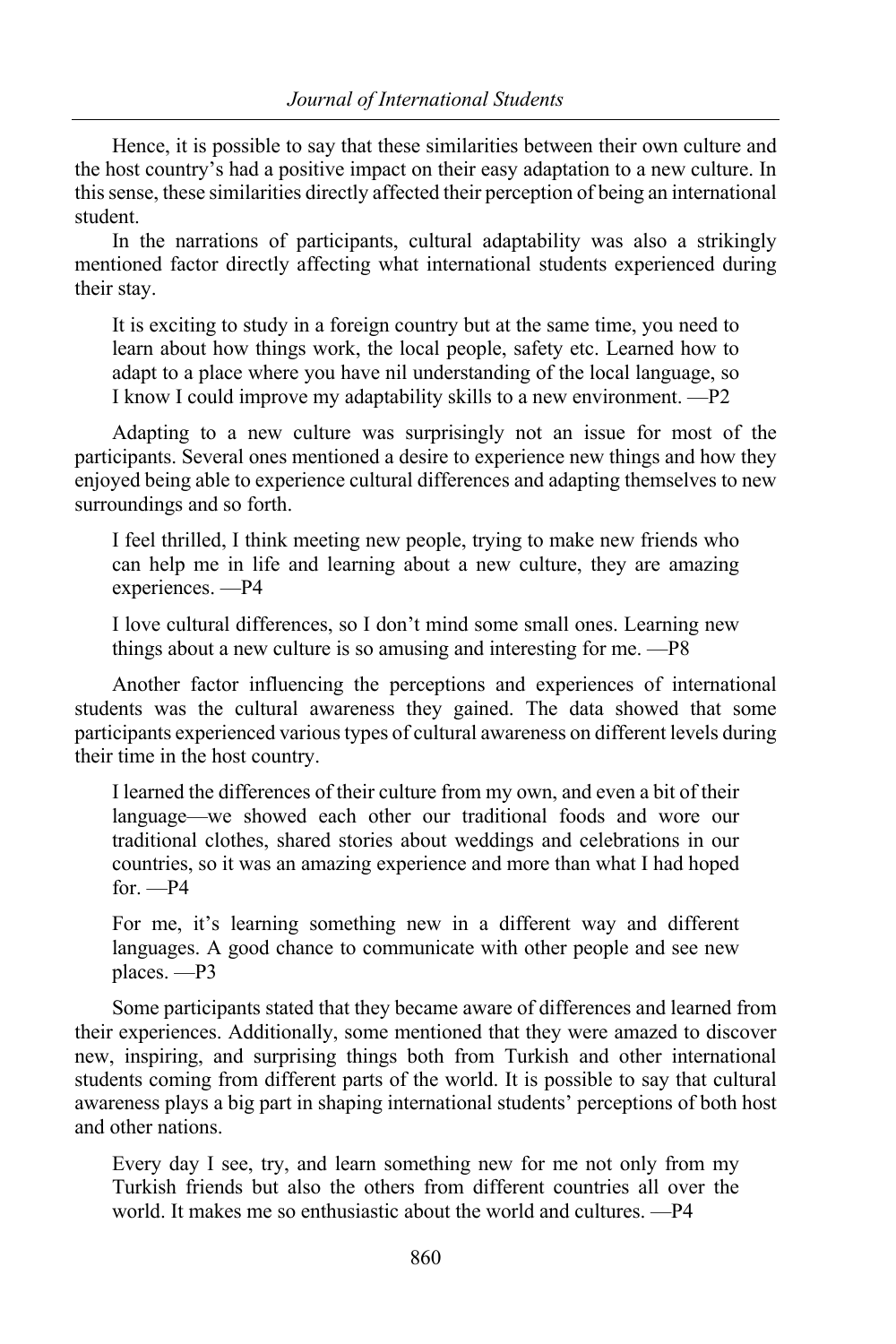Furthermore, a few of the participants also spoke explicitly about how they valued understanding different cultural values with an emphasis on the cultural diversity within the host country. They were pleased to have an experience of multicultural learning environment broadening their horizons.

I met many nationalities and learned various interesting traditions and customs of different nationalities. It broadens my mind. —P1

I learned a lot and how to be tolerant to other people from different countries. I also learned to be more respectful. —P10

In the narrations of participants, self-dependence emerged as another important factor. Almost all participants mentioned the desire to be an autonomous individual who could achieve things solitarily in a different country.

I learned to be more self-dependent to solve my problems on my own. The experiences I gained here made me more confident and fearless and taught me some basic survival skills in a foreign country. —P2

Now I am much more confident to deal with everything in a foreign country and I know how to survive. I feel stronger now. —P6

I trust myself as an independent person to overcome so many problems in a foreign country. —P9

Likewise, self-approbation became another factor when several participants talked about their feelings of achievement and how they were content with what they achieved. Personal satisfaction is an important element shaping student's perceptions of mobility programs. The idea of being considered successful might be a factor underneath the self-approbation. Most participants mentioned that they were satisfied and proud of being selected for the mobility program and having a chance to study abroad.

Being a student in a foreign country feels good, especially when you are one of the few students selected from your home university. I always wanted to study abroad; this is a golden opportunity for me as a student. Making my parents proud by performing well here at the University. —P2

Proud of myself to achieve such a thing, to have such an opportunity to study here. —P9

Studying abroad is a great experience and I feel very lucky and excited to have this kind of chance after all that hard work. —P7

Career opportunity also emerged as an extensively emphasized factor. Studying abroad was perceived as a career opportunity and a chance to improve their living standards by almost all participants. Their perception was mostly related to having better facilities and infrastructure.

When I compare Turkey to Azerbaijan in terms of economy, education facilities, and technology they have, I can clearly say that Turkey is more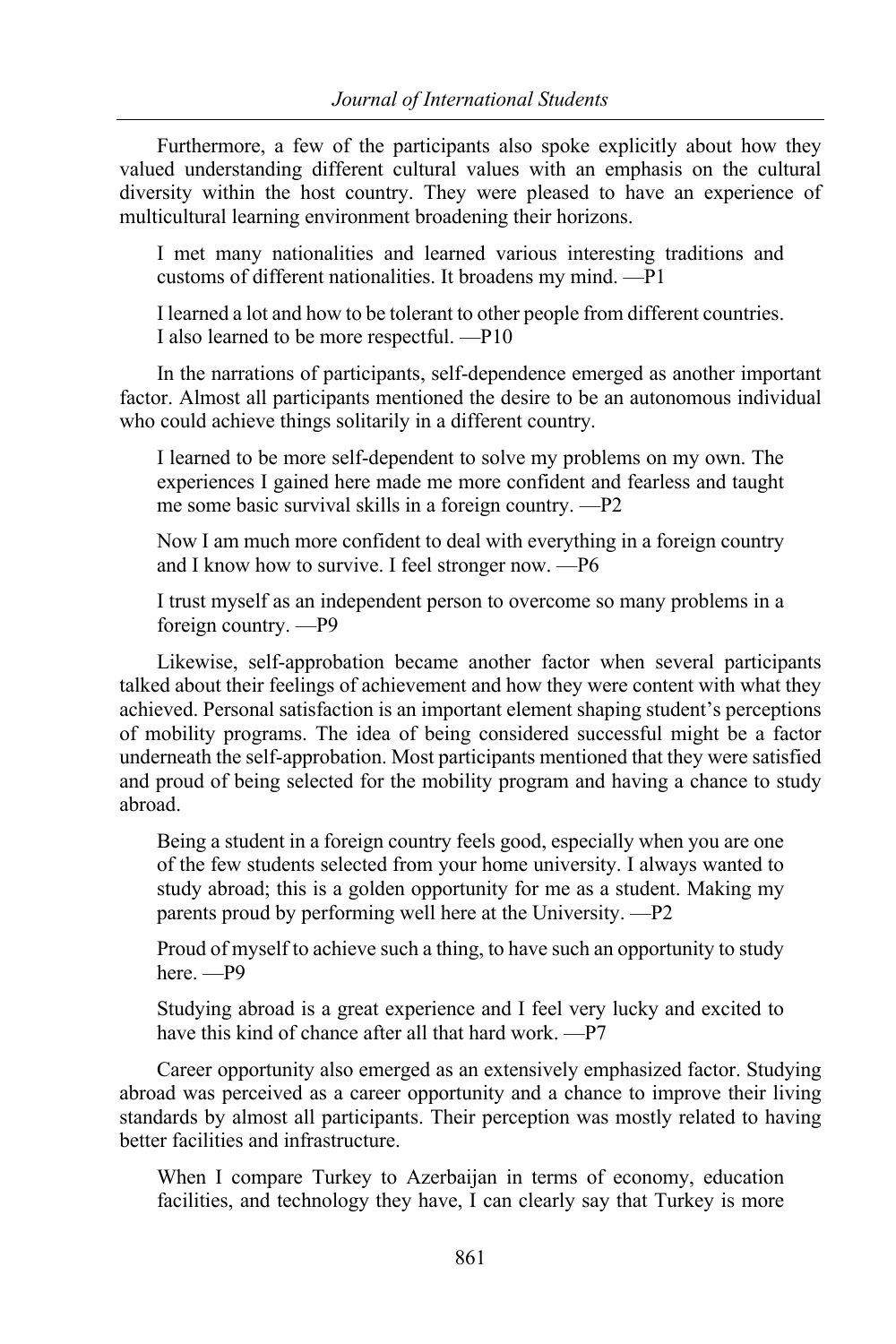developed in every term than my country so studying here means a more prestigious diploma and better job opportunities for me. —P5

It is a good experience to write down on my CV. —P8

I hope studying abroad will create more chance to find new job opportunities. This is a unique experience to add on my CV maybe some people will choose me just because I have this extra on my CV. —P2

The importance of friendship also emerged as an effective factor in the lived experiences of international students. Participants perceived strong friendship ties as a supportive and motivating factor that made them feel cheerful, protected, and comfortable.

Turkish friends and other international students I learned that meeting new people and socializing with friends open new doors for your life and you don't feel alone or stranger in a different country. —P4

Some participants specifically stated that the support they received from their friends was paramount importance for them. In addition to that, a few perceived friendships as a usual part of social life and they also enjoyed the experience.

My friends support me when I have any kind of problem, so all these factors make me feel free, happy and special. —P9

By the way, if I face any problems or if I need any help, I know I have friends and lecturers are ready to solve them, so I feel relaxed and safe. —P10

#### **The Assistance and Challenges They Have Been Through During Their Study**

The second theme that emerged from the data is the assistance and challenges participants had during their time in the host country. There were five factors clustered under this theme including language barriers and language learning challenges, emotional challenges, financial challenges, formal procedural challenges and assistance, and educational assistance.

Because language is one of the main components for communication and social interaction, language barriers was explicitly pointed out as the biggest challenge for most of the participants. Some participants expressed their frustration both for limited social interaction and not being able to understand some academic courses conducted in the host country's language.

I was a bit worried initially because I do not speak the language at all. As mentioned, the biggest challenge is communication, we keep having trouble understanding instructions and lectures in class. —P4

The only problem here is the language problem not many people can speak English that's why I sometimes find it difficult to communicate with some people. —P1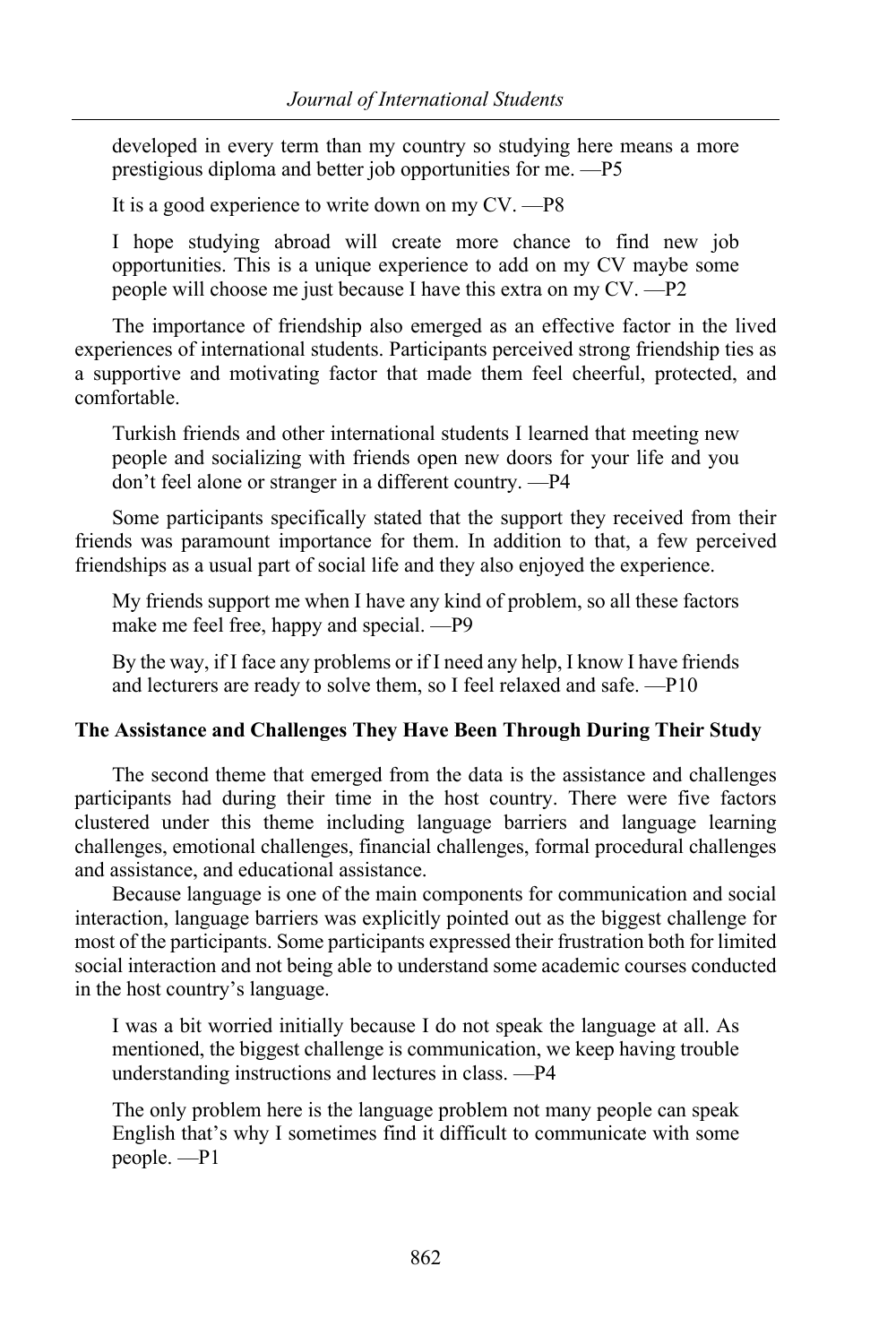Language is the main problem here. It would have been better if I had more interaction with the local students, but the problem is almost no one speaks English so, there is a limited interaction. —P2

Similarly, for several participants, along with the language barrier issue, another challenge was learning the host country's language. Some of the participants did not find the efficiency of language courses and academics satisfactory as they mentioned the courses weren't beneficial even for the basic level of language learning.

My teachers do not know any basic knowledge of English and they try to teach us Turkish but it's impossible to teach a new language without using English especially for beginners. —P7

Also, some of the teachers teaching Turkish cannot even speak English, so they are teaching us Turkish using Turkish, which we don't understand. It is eventually not really helpful. I do not hope that the lessons will make me fluent, but at least capable of making daily conversation. Therefore, I think it would be better if the Turkish lessons have a clear syllabus on what should be taught every week—to avoid repetition, and the teachers are those who can at least speak basic English. —P4

In the narrations of participants, emotional challenges didn't emerge as one of the major challenges, but a subtle one. Only a few of them spoke about their feelings of being alone in a different country that turned into difficulty especially at the initial part of their experience of living away from their usual social environment.

In the beginning, I was missing my hometown and my friends because I haven't lived in a foreign country before but sometimes, I feel homesick and lonely. —P6

But I have a sense of loss because I am far away from my family and relatives. —P9

In other words, the intersection between language barriers and feeling alone in a different surrounding is evident. It is possible to say that international students' emotional challenges appear especially at the initial stage of their adaptation. This crucial period might become an unbearable situation that may result in quitting the mobility program.

When I came here, it was the first time to be away from my family and country. So, at first, I felt a bit homesick even thought about going back.  $-P5$ 

In the first days in Turkey, I was so stressful and depressed because I couldn't communicate successfully. I couldn't understand the people or express myself clearly. —P8

Among all the factors affecting the second theme of the study, financial challenges became visible when participants, particularly from developing countries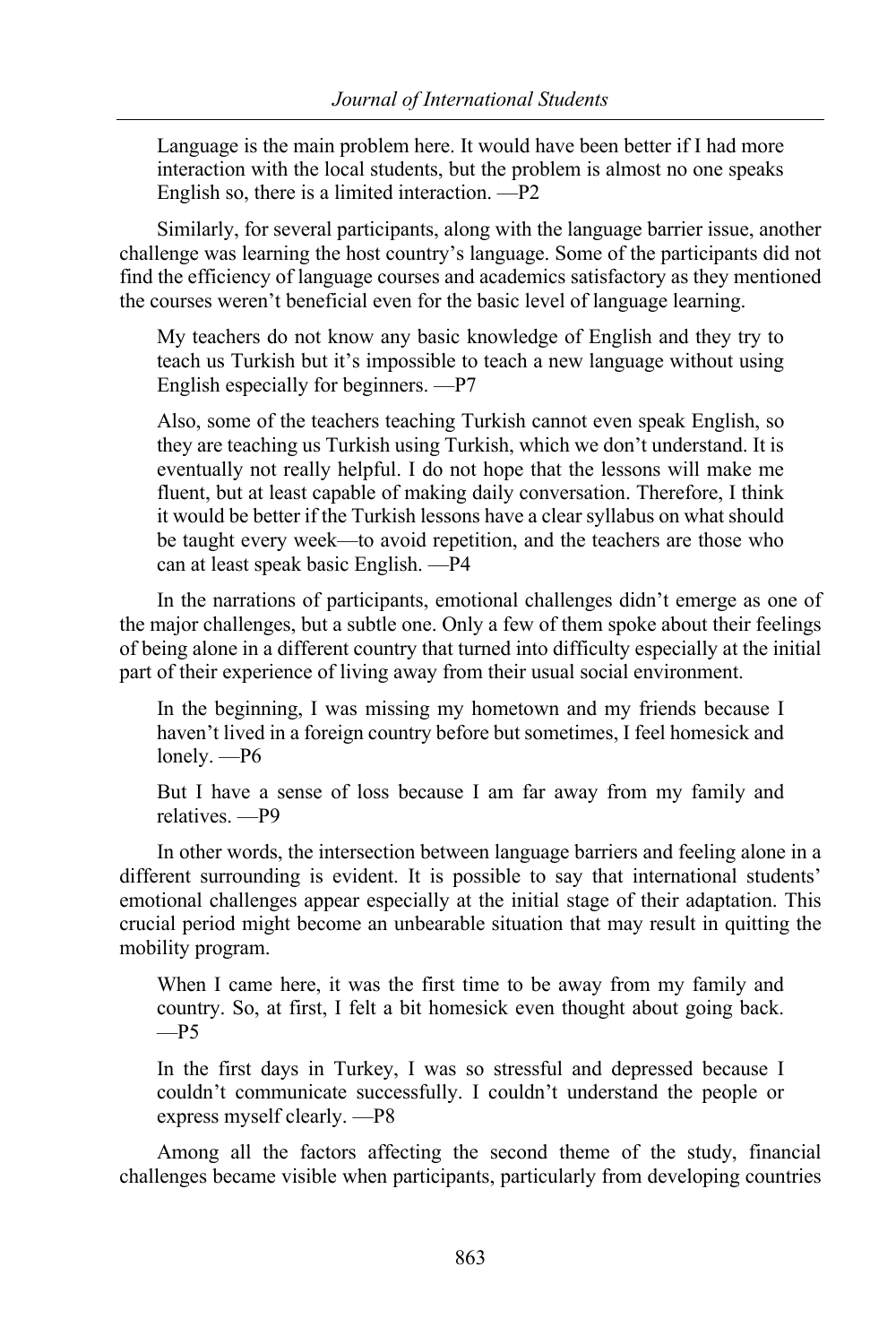or countries with less national income than the host country, pointed out the difficulties they went through to pay for their own expenses.

The biggest problem that I experienced is financial issues because when I compare the expenses for utilities and rent, I find it very difficult to live here because prices are so high, and I have a very limited budget to live on. —P6

Here you can only find buses, taxis, and minibuses to travel in the city and the fees for transportation should be cheaper. Hospitals are good but medical expenses are higher here. To buy medicine you must pay a great amount of money. —P2

In fact, I want to start with the financial problems I have. When I first came here, I didn't have a lot of money because of the never-ending war in my country make most people very poor. My family sent me here to study, but I know they don't have enough money to support me here, so I must work to earn enough, I think it is more important than my academic life. —P9

Interestingly, for several participants, on the other hand, financial issues were not even a problem. The ones from European countries or those with sufficient scholarships stated that they received enough money to cover all their expenses including social activities and travel fees. Thus, they indicated that they had no financial challenges and even expressed their satisfaction with the scholarship funded by the mobility program. Accordingly, the absence of any financial challenges placed the students from the developed countries in a position separate from the developing ones. Because most of the European countries have better economic conditions, students from those countries might consider mobility programs as a way to experience new things without even thinking about financial issues.

The scholarship is enough, so I don't have any financial problems even I save some money to travel around Turkey. —P8

Actually, I don't have any problems. Turkish scholarship is enough for me. Meals provided at the school cafeteria are not expensive for us. —P10

The scholarship is more than enough, and it covers all my expenses here for now I have not faced any financial problems yet. —P7

Formal procedural challenges and the need for assistance was another factor stated by several participants. Along with the assistance they received from the formal authorities including the mobility program officials, they also mentioned the institutional support provided by the host university.

The people in Erasmus office are very helpful. They organize almost everything; I can easily get information about anything. They even arrange my dorm and help me with some of the official documents. —P8

The people who are responsible from international students are very helpful.  $-P6$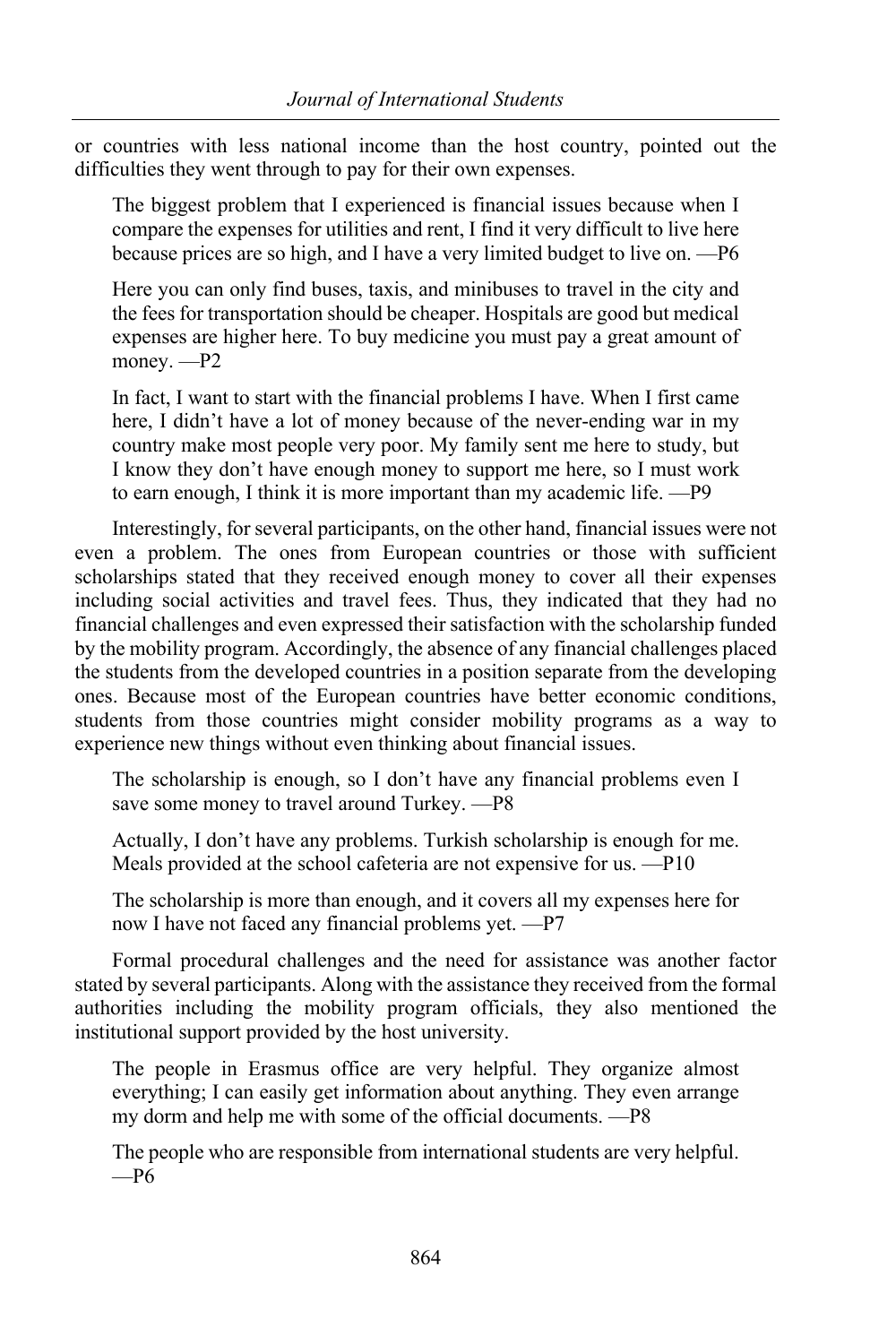I believe people are doing their best to astonish and satisfy foreign students. They work hard to make everything convenient for us. —P4

It was clear from the narrations some were content with the assistance they received starting from the initial stages of their study. This assistance seemed to be important for their adaptation to their new schools.

Everything is managed by the administration, and us foreign students do not have to manage everything by ourselves. I found that the administration in Rectory is incredibly efficient and fast, and none of our questions or enquiries go unanswered. —P4

However, only one participant found it difficult to cope with some formal procedural documentation work and expressed the difficulty as a challenge causing some boredom and annoyance.

It takes up a lot of process and exhausting work, namely filling forms, applying for residency permits, adding subjects into our learning protocols, taking up classes and examinations etc. —P7

Educational assistance and available resources emerged as another distinctive factor, as participants spoke extensively about the satisfactory support they received from the academic staff and how they appreciated the educational system the host institution provided.

Our teachers here are all helpful people and school is very modern, it has the latest technology, tools. It provides free internet connection and there is a huge library to study. —P3

The facilities are very good. Technology you use here like smart boards and projectors are better than we have in my country. Infrastructure is much better here. —P2

# **DISCUSSION AND CONCLUSIONS**

This study offers a further exploration of the lived experiences of international students regarding their perceptions of studying abroad, particularly those of students studying abroad in Turkey. Although there is a considerable amount of research on international students and internationalization of higher education institutions, not many researchers have examined the basic reasons that constitute students' perceptions toward living in a foreign land as an international student and the experiences they have during their study.

The findings of the study revealed views that the host country's culture and people play a crucial role in enabling students to integrate both socially and culturally into their new surroundings. No matter what their gender, religion, cultural backgrounds, or ethnic origins, most of the participants explicitly stated that they had positive perceptions toward the host culture and people. Previous research (particularly on international students in the United States) has pointed out that more interaction with host country nationals led to better cultural adjustment and a better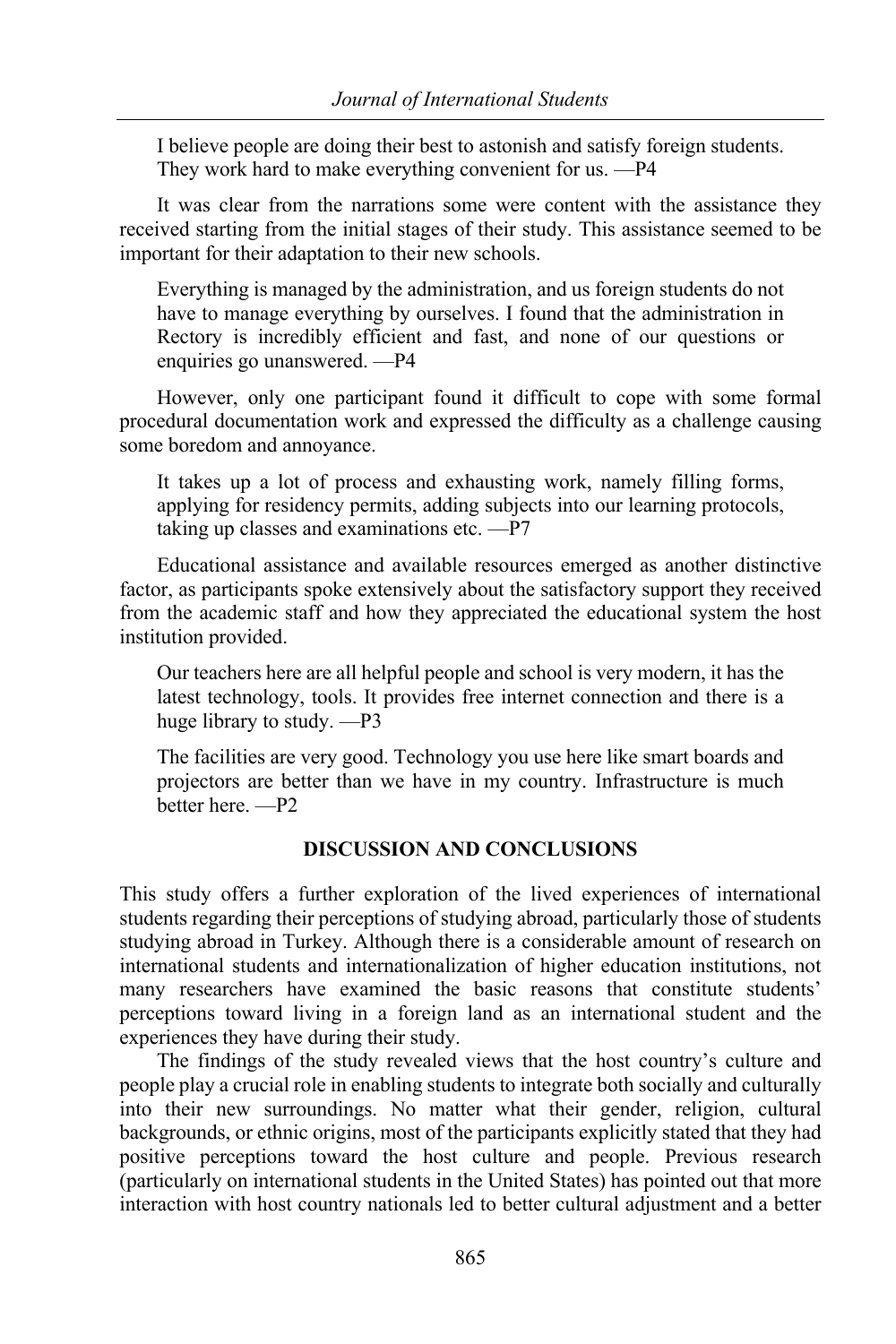social experience (Hechanova-Alampay et al., 2002; Hendrickson et al., 2011). Considering the research and this study's findings, a welcoming culture and the hospitality of the host country's people affect the way international students adapt into a new social surrounding, despite any previous opinions of the host country. Intensive interaction with the host culture and people takes on a significant and facilitating role in this adaptation process rather than a challenging one (Ward  $\&$ Kennedy, 1993; Zimmerman, 1995). A related outcome of this conclusion is that the cultural diversity, friendship, and interaction with nationals on host campuses provides a positive, supportive, and motivating environment for students to blend easily in social and cultural surroundings, which helps them develop better interaction and communication skills. Historical, sociocultural, religious, and linguistic bonds and similarities that international students, especially from Turkic and Islamic countries, find within the host culture play an efficacious role in this process. Within the related literature, there is much evidence about the facilitator role of the interaction patterns in this sociocultural adaptation process (Coles & Swami, 2012). Additionally, international diversity and friendship on host campuses function as a pivotal element providing international students with better intercultural communication skills and appreciation of diverse cultural differences (Williams, 2005; Yang, 2016). The integration level increases as international students experience resemblance in terms of co-national relationships (Redmond & Bunyi, 1993; Ward & Searle, 1991). Within the related literature, there is much evidence about the facilitator role of the interaction patterns mentioned above in this sociocultural adaptation process (Coles & Swami, 2012). Additionally, international diversity and friendship on host campuses function as a pivotal element providing international students with better intercultural communication skills and appreciation of diverse cultural differences (Williams, 2005; Yang, 2016). In addition, through mobility programs, international students utilize an opportunity not only to enhance cross-cultural skills but also to broaden their horizons with regard to gaining more cultural awareness (Marshall, 2014). Furthermore, previous research has also revealed that appreciating cultural differences helps international students improve cross-cultural interactions (Rockstuhl et al., 2010).

Living and studying in a different country means that international students must manage almost everything by themselves. Sometimes this experience could be distressing but most of the time encouraging. From the first day on, they must arrange their financial budgets and cope with some frivolous challenges, which may be their first time handling such things. In relation to this fact, the study findings indicated that international students not only notice the value of being a self-dependent individual but also foster their confidence and discover their hidden abilities to survive in a different surrounding. During this period, they also draw lessons from their experiences and increase in maturity. Therefore, it could be considered as a unique experience giving them the opportunity to find their potential regarding selfapprobation and limits, to reinforce their confidence in a foreign land. The current study findings on this certain issue of self-dependence and self-approbation reverberate with some research in the related literature. Some previous research has stated that studying abroad could be considered as a self-development and self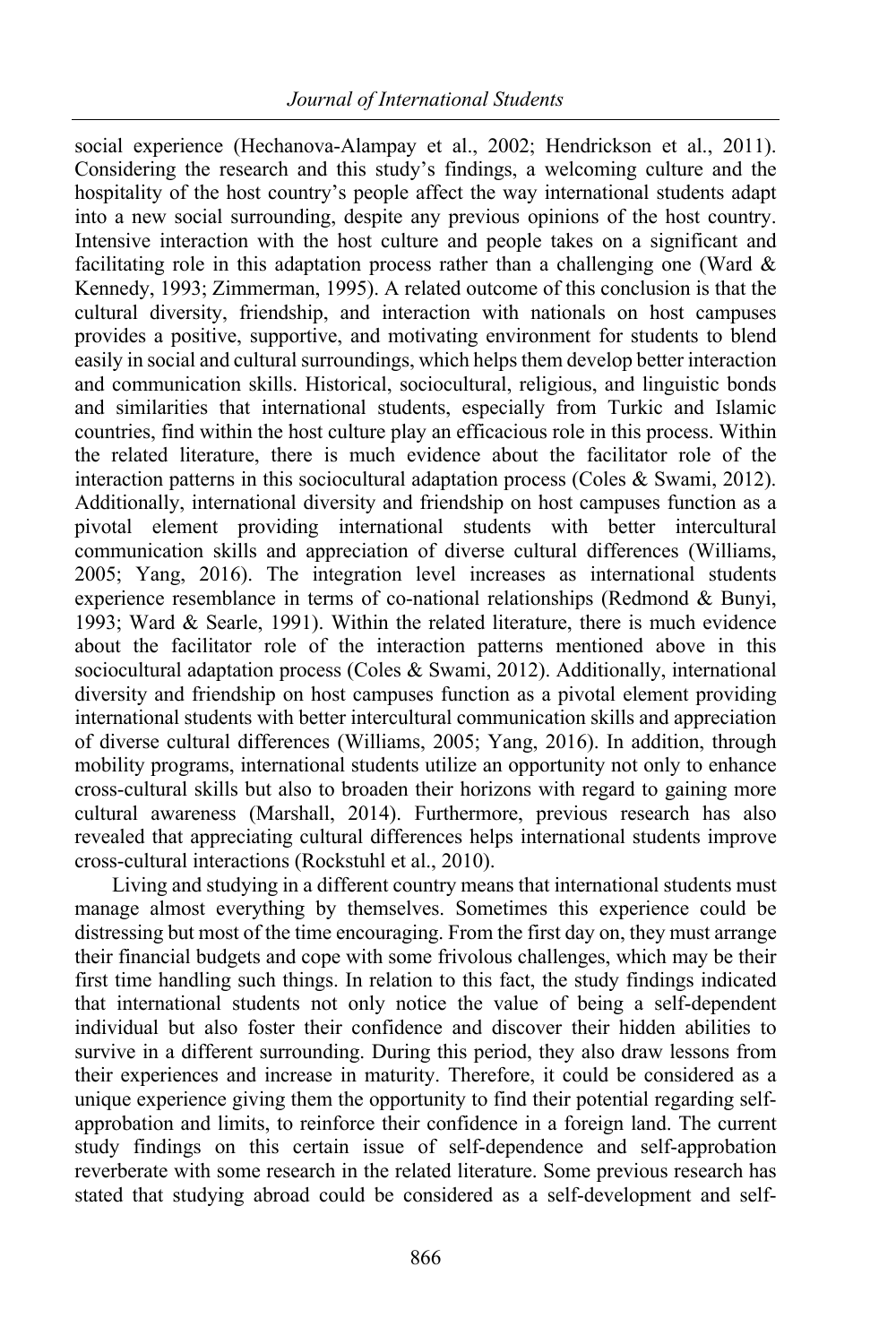realization process through which students experience a variety of new things and discover their potential (Wu et al., 2015).

As globalization forces corporations toward enlarging international competition, the need for more cross-culturally skilled workforce rises. Thus, studying abroad provides favorable conditions to acquire those necessary skills (Kehm, 2005). Findings of the current study regarding career development also reflected that most of the participants considered studying abroad as a key to more prestigious and wellpaid jobs that could lead to a better future. These findings support research stating that mobility programs could equip students with essential skills desired by international corporations (Di Pietro, 2014). Hence, it could be concluded that studying abroad serves as a supplier of the competent workforce both for host and international organizations.

As international students seek for higher education in a foreign land, they encounter many obstacles ranging from social, cultural, financial, and emotional issues to language difficulties (Jones & Brown, 2007; Sigalas, 2010). While their transitional phase can be quite challenging, it might also be a motivator as they use assistance provided by host institutions and utilize their own strategies to overcome these challenges. The findings of the current study revealed that language barriers, along with limited interaction both socially and academically, were the biggest challenges participants faced. They explicitly stated difficulties in communicating with host nationals and their professors due to language barriers that resulted in low academic performance and limited, stressful interactions with both. As they indicated, the language competency problem mostly stemmed from their professors who, lacking English language competency, tended to conduct classes in their native tongue. This forced students to learn not only survival level of the host language but also academic level language. The current study findings resonate with previous research outcomes regarding language barriers leading to limited interaction and stress for international students (Camiciottoli, 2010; Riggio, 2010). Host institutions should provide international students both with more linguistically competent professors and better educational assistance for language issues so that students can integrate and interact better in their academic and social life.

The current study findings also illustrated that some international students encountered emotional challenges including feeling lonely, homesick, and isolated. They experienced these challenges especially at the initial stages of their arrival. Thus, not only were they struggling to adapt to the host country, but also to adjusting emotionally. The study findings are consistent with previous research that a new environment outside of their home country could cause some emotional stressors (Knight, 2011; Sawir et al., 2007). Namely, it is critical to assist international students at the early stages of their arrival and to eliminate language obstacles causing emotional stress and weak academic performance. In this study's findings, financial challenges didn't emerge as a major indicator that directly affected most of the participants. Many of them expressed that the scholarships funded by the mobility programs were enough to cover all their general living and academic expenses. In this regard, if enough funding is provided, financial issues would not have a negative impact on their integration nor on their emotional adjustment process.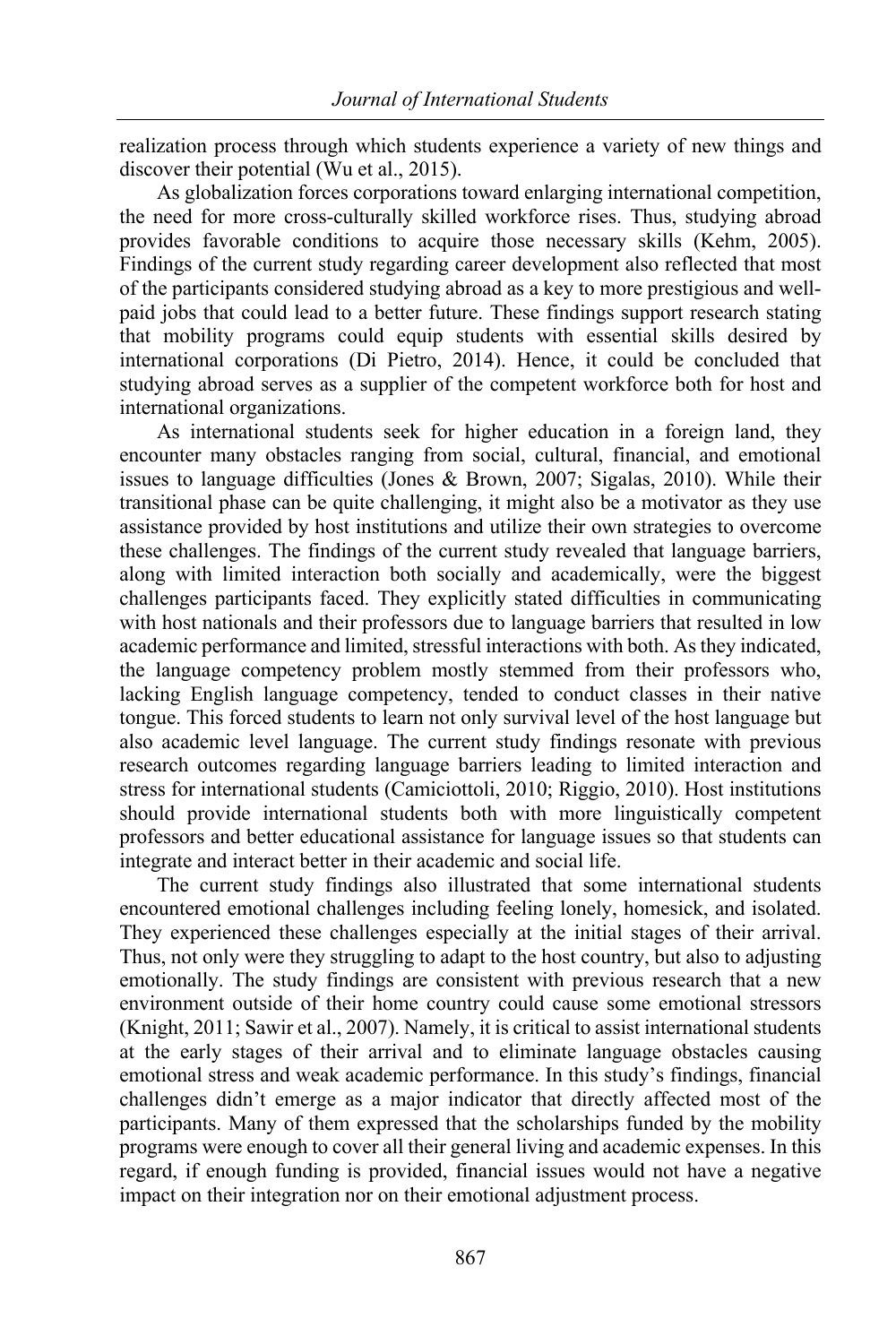Apart from the challenges, educational and institutional assistance that international students received during their study had a significant impact on satisfaction level through positive experiences of international students. Thus, appropriate services, including academic mentoring, the infrastructure of facilities, financial aid, and social activities for international students, are essential to help students have positive experiences and achieve their academic goals. In this regard, the findings show similarity with previous research emphasizing the significance of both educational and institutional support to contribute to the satisfaction of international students (Carr et al., 1999; Lee & Wesche, 2000). That is to say, host institutions should be fulfilling places where resources and support are adequate for international students' needs. To sum up, the findings of the study form integrity with the related literature regarding the internationalization of higher education institutions and support the necessity of understanding the experiences and perceptions of international students and how these play a critical role in their adaptation process to living and studying in another country.

Since this study only centered on a certain group of international students at a specific higher education institution, the findings should be carefully interpreted. Therefore, making a generalization of the findings beyond the group of international students is limited. Future studies should consider exploring international students' experiences in-depth by looking at other variables of the phenomena.

## **REFERENCES**

- Altbach, P. G., & Knight, J. (2007). The internationalization of higher education: Motivations and realities. *Journal of Studies in International Education*, *11*(3– 4), 290–305.
- Arum, S., & Van de Water, J. (1992). The need for a definition of international education in US universities. In C. B. Klasek (Ed.), *Bridges to the future: Strategies for internationalizing higher education* (pp. 191–203). Association of International Education Administrators.
- Aslan, B., & Jacobs, D. B. (2014). Erasmus student mobility: Some good practices according to views of Ankara University exchange students. *Journal of Education and Future*, *5*, 57–72.
- Camiciottoli, B. B. (2010). Meeting the challenges of European student mobility: Preparing Italian Erasmus students for business lectures in English. *English for Specific Purposes, 29*(4), 268–280.
- Carr, S. C., McKay, D., & Rugimbana R. (1999). Managing Australia's aid- and selffunded international students. *International Journal of Education Management*, *13*(4), 167–172.
- Çepni, O., Aydın, F., & Kılınç, A. Ç. (2018). The problems that students participating in erasmus programme encountered and their solutions: A phenomenological study. *Journal of Higher Education and Science*, *8*(3), 436–450.
- Childress, L. K. (2009). Internationalization plans for higher education institutions. *Journal of Studies in International Education*, *13*(1), 289–309.
- Coles, R., & Swami, V. (2012). The sociocultural adjustment trajectory of international university students and the role of university structures: A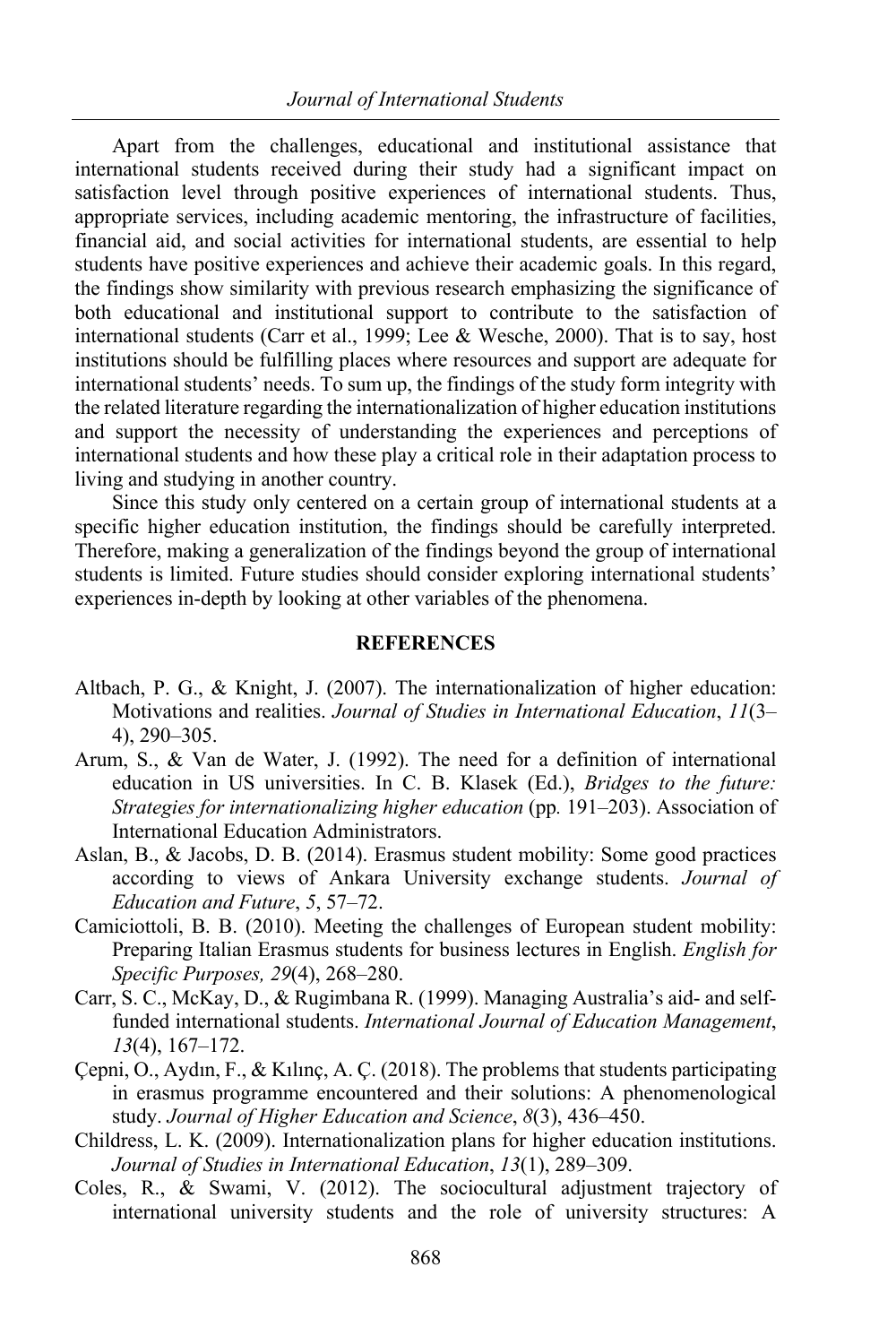qualitative investigation. *Journal of Research in International Education*, *11*, 87–100.

- Council of Higher Education. (2014). *Bilateral agreements.* https://uluslararasi.yok.gov.tr/Documents/sss/%C4%B0%C5%9EB%C4%B0R L%C4%B0KLER%C4%B0%20YEN%C4%B0%20GENEL%20KURUL%20 KARARI.pdf
- Council of Higher Education. (2019). *Mevlana Exchange program.* https://mevlana.yok.gov.tr/Documents/Anasayfa/Mevlana-Kitapcik-Yeni\_08.06.2015\_%C4%B0statistiksiz.pdf
- Creswell, J. W. (2013). *Qualitative ınquiry and research design: Choosing among five approaches.* SAGE.
- Davison, T. L. (2013). The effect of the recession of 2007–2009 in the community bank environment. *International Journal of Business and Social Science*, *4*(14), 34–41.
- De Wit, H. (2011). *Trends, issues and challenges in internationalisation of higher education*. Centre for Applied Research on Economics and Management, Hogeschool van Amsterdam.
- Di Pietro, G. (2014). University study abroad and graduates' employability. *IZA World of Labor*, 109, 1–10.
- European Association for International Students and Study Portals (2017). *Englishtaught bachelor's programmes: Internationalising European higher education.* European Association for International Education.
- European Commission. (2015). *Erasmus—Facts, figures and trends*  http://ec.europa.eu/assets/eac/education/library/statistics/erasmus-plus-factsfigures\_en.pdf
- Ferencz, I. (2011). Credit mobility in EU programmes Erasmus and Leonardo Da Vinci." In U. Teichler, I. Ferencz, & B. Wächter (Eds.), *Mapping mobility in higher education in Europe. Volume I: Overview and trends* (pp. 89–113). Deutscher Akademischer Austauschdienst.
- Glaser, B. G., & Strauss, A. L. (1967). *The discovery of grounded theory: Strategies for qualitative research.* Aldine
- Glesne, C. (2012). Nitel araştırmaya giriş [Becoming qualitative researchers: An introduction]. (A. Ersoy & P. Yalçınoğlu, Trans. Ed.) Ankara: Anı Yayıncılık.
- Gray, D. E. (2004). *Doing research in the real world*. London: Sage.
- Hechanova-Alampay, R., Beehr, T. A., Christiansen, N. D., & Van Horn, R. K. (2002). Adjustment and strain among domestic and international student sojourners: A longitudinal study. *School Psychology International*, *23*(4), 458– 474.
- Hendrickson, B., Rosen, D., & Aune, R. K. (2011). An analysis of friendship networks, social connectedness, homesickness, and satisfaction levels of international students. *International Journal of Intercultural Relations, 35*(3), 281–295.
- Jones, E., & Brown, S. (2007). *Internationalising higher education.* Routledge.
- Kehm, B. M. (2005). Developing doctoral degrees and qualifications in Europe. Good practice and issues of concern. *Beiträge zur Hochschulforschung*, *27*(1), 10–33.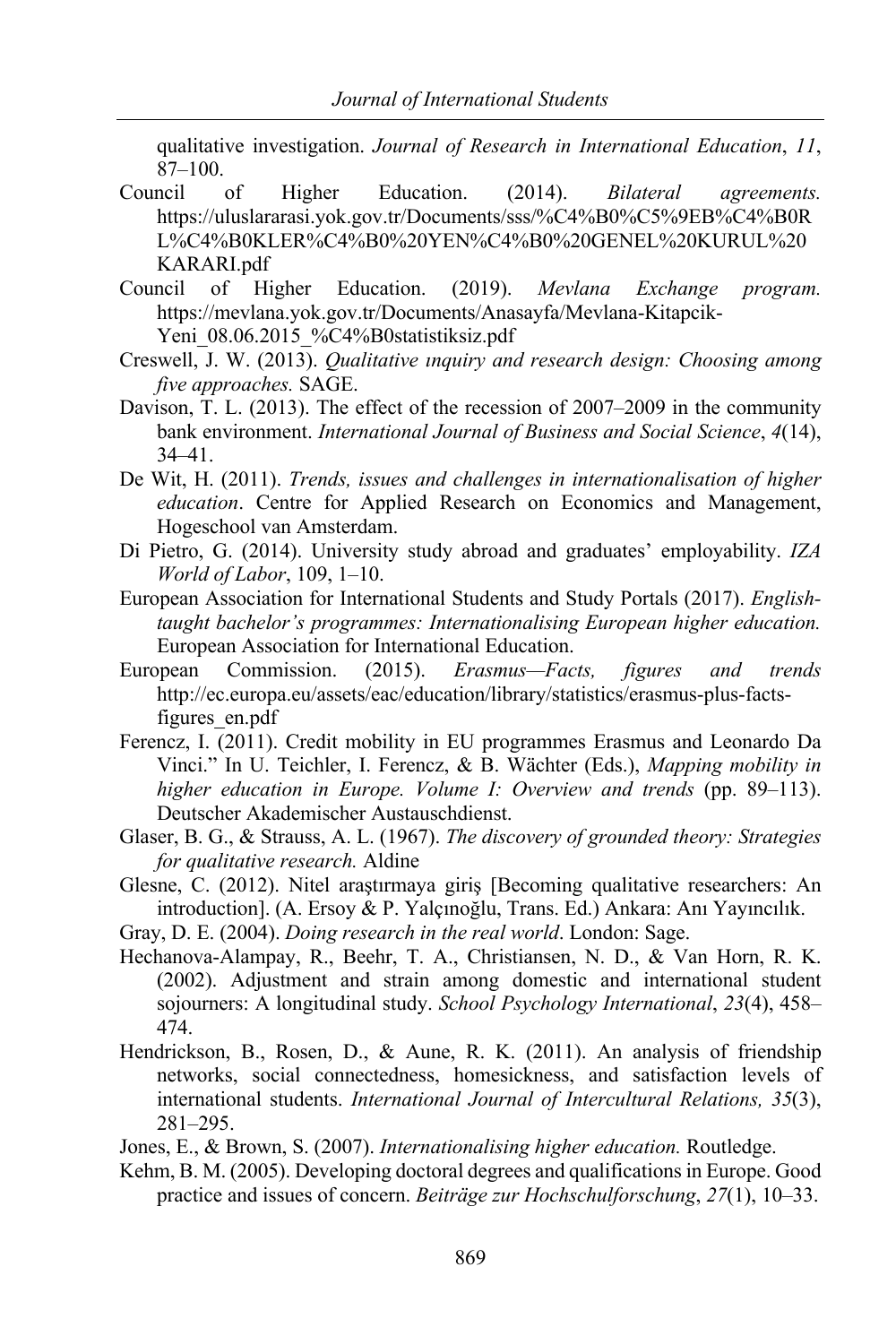- Knight, J. (2004). Internationalization remodelled: Definition, approaches, and rationales. *Journal of Studies in International Education*, *8*(1), 5–31.
- Knight, J. (2008). Internationalization: A decade of changes and challenges. *International Higher Education*, *50*, 6–7.
- Knight, J. (2011). Five myths about internationalisation. *International Focus*, *67*, 1– 2.
- Knight, J. (2012). Student mobility and internationalization: Trends and tribulations. *Research in Comparative and International Education*, *7*(1), 20–33.
- Koch, T. (1995). Interpretive approaches in nursing research: The influence of Husserl and Heidegger. *Journal of Advanced Nursing*, 21, 827-836.
- Lee, K., & Wesche, M. (2000). Korean students' adaptation to post-secondary studies in Canada: A case study. *Canadian Modern Language Review*, *56*, 637–689.
- Lincoln, Y. S., & Guba, E. G. (1985). *Naturalistic inquiry*. Newbury Park, CA: Sage Publications.
- Marshall, C., & Rossman, G.B. (1999). *Designing qualitative research* (3rd ed.). Thousand Oaks: SAGE.
- Marshall, J. (2014). *Introduction to comparative and international education.* SAGE.
- Miles, M. B., & Huberman, A. M. (1994). *An expanded sourcebook: Qualitative data analysis* (Second edition). Thousand Oaks, CA: SAGE Publications, Inc.
- Morosini, M., Corte, M., & Guilherme, A. (2017). Internationalization of higher education: A perspective from the great south. *Creative Education*, *8*(1), 95–113.
- Redmond, M., & Bunyi, M. J. (1993). The relationship of intercultural communication competence with stress and the handling of stress as reported by international students. *International Journal of Intercultural Relations*, *17*(2), 235–254.
- Riggio, R. E. (2010). Before emotional intelligence: Research on nonverbal, emotional, and social Competences. *Industrial and Organizational Psychology*, *3*(2), 178–182.
- Rockstuhl, T., Hong, Y. Y., Ng, K. Y., Ang, S., & Chiu, C. Y. (2010). The culturally intelligent brain: From detecting to bridging cultural differences. *NeuroLeadership Institute*, 3, 22–36.
- Sawir, E., Marginson, S., Deumert, A., Nyland, C., & Ramia, G. (2007). Loneliness and international students: An Australian study. *Journal of Studies in International Education*, *12*, 148–180.
- Sigalas, E. (2010). The role of personal benefits in public support for the EU: Learning from the Erasmus students. *West European Politics*, *33*(6), 1341–1361.
- StudyEU. (2017). *Country ranking 2017 for international students*. https://www.study.eu/article/the-study-eu-country-ranking-2017-forinternational-students
- Teichler, U. (2010). Internationalising higher education: Debates and changes in Europe. In D. Mattheou (Ed.), *Changing educational landscapes. educational policies, schooling systems and higher education—A comparative perspective* (pp. 263–283). Springer.
- Türkiye Scholarships. (2019). *Türkiye scholarships.* Retrieved March 30, 2019 from https://www.turkiyeburslari.gov.tr/?aspxerrorpath=/tr/s-s-s/